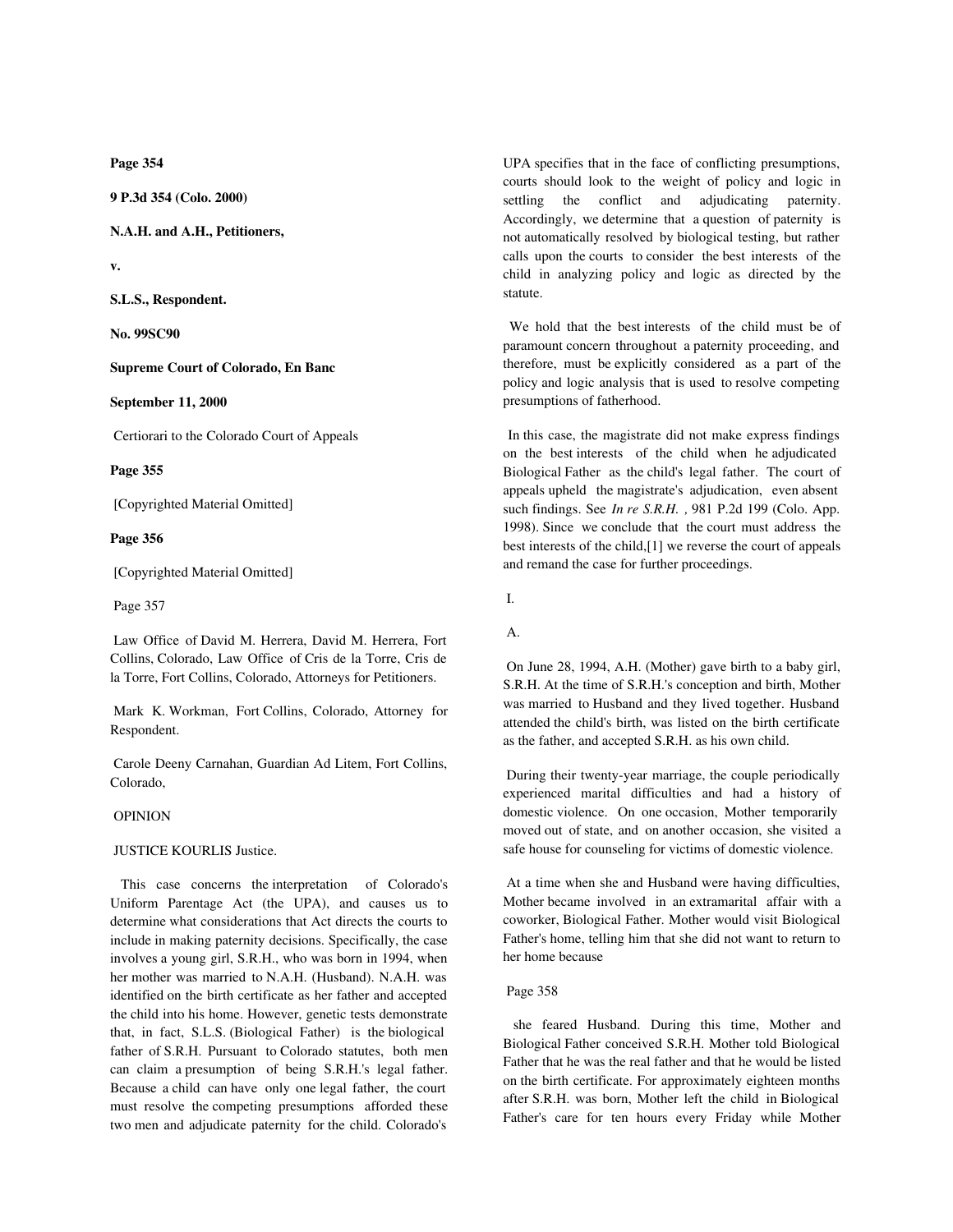worked. Biological Father also took S.R.H. on a weeklong trip out of state to meet his relatives.

 Mother and Husband separated in November 1995, and she filed for dissolution of marriage. She alleged that Husband had assaulted her, and that he had not bonded with S.R.H. Shortly thereafter, however, Mother and Husband reconciled and began attending marriage counseling. In January 1996, Mother abruptly terminated Biological Father's visits with S.R.H.

 As a result, Biological Father petitioned for a determination of his parent-child relationship with S.R.H. on March 5, 1996. Husband was unaware that S.R.H. was not his biological daughter until Biological Father initiated this action.

# B.

 After an initial hearing on April 22, 1996, the magistrate ordered genetic testing of the parties to determine whether Biological Father was, in fact, S.R.H.'s biological father. Biological Father submitted to such testing, but Mother did not present the child for testing. As a result, Biological Father moved for a declaration that he was the child's legal father under section 13-25-126(1)(a), 5 C.R.S. (1999), which provides that if a party refuses to submit to genetic tests, the court may adjudicate the question of parentage against that party.

 The magistrate held a hearing on the issue on December 30, 1996. Prior to the hearing, the parties stipulated that paternity testing would show Biological Father to be S.R.H.'s biological father with greater than ninety-seven percent accuracy. At the hearing, the Guardian Ad Litem (GAL) recommended that Biological Father be allowed to pursue his paternity claim, and that the court assess the best interests of the child after the paternity determination.

 On January 3, 1997, the magistrate issued an order declaring Biological Father to be the legal father. The magistrate recognized that under state law, Husband and Biological Father each were entitled to a presumption of legal fatherhood. He also recognized that the paternity statute required him to resolve the competing presumptions by considering policy and logic. See § 19-4-105(2)(a), 6 C.R.S. (1999). He then stated,

 In this case the logically persuasive presumption is that the DNA testing is the most accurate way to determine who the father of the child may be. That individual is [Biological Father]. Therefore, unless this presumption is outweighed by considerations of public policy, it must control. The facts in this case do not rise to the level of showing that public policy would be served by declaring the respondent, [Husband], to be the father of the child. The Court acknowledges that [Husband] is and will continue to be an excellent and committed parent. However, this is not a case in which the Court is to select which male will do a better job of being the father of the child. [Biological Father] isn't just the sperm donor. He has shown that he wishes to be actively involved in the child's life. The record reflects that, throughout the life of the child, [Biological Father] has made reasonable attempts to see the child and be a part of the child's life. . . . Although the Court recognizes that there continues to be a strong presumption of legitimacy, that presumption is overcome by the logic of the scientific evidence.

 Mother and Husband appealed this decision to the district court. The district court held that the magistrate should not have accepted the parties' stipulation as to the results of genetic testing. The district court judge stated that, "compliance with the Magistrate's order for genetic testing may eliminate the need to weigh logic and policy considerations in resolving any conflict between presumed fathers." The district court ordered the parties to complete genetic testing, and the magistrate to hold a second hearing on the issue of paternity.

# Page 359

 Mother and Husband continued to delay genetic testing. As a result, Biological Father again moved for a declaration of paternity under section  $13-25-126(1)(a)$ . In May 1997, the magistrate repeated his order for genetic testing, and Mother and Husband then complied. The tests revealed that Biological Father could not be excluded as S.R.H.'s biological father, and that the probability of his parentage was 99.68% when compared to an untested, unrelated Caucasian male.

 The magistrate held a second hearing on July 1, 1997. At the outset of the hearing, the magistrate reiterated that he was deciding between competing presumptions based on policy and logic. He then made factual findings, and again adjudicated Biological Father as S.R.H.'s legal father. The court then took additional testimony, which was directed at allocating parenting time, the reintroduction of Biological Father into S.R.H.'s life, and child support. On July 12, 1997, the magistrate issued his second order declaring Biological Father to be S.R.H.'s legal father. He also ordered S.R.H.'s name to be changed, and the parties to work with a psychologist to formulate a plan to integrate Biological Father into S.R.H.'s life.

 In reviewing the magistrate's order in the context of the second appeal, the district court ruled that in "determining where the weightier considerations of policy and logic are to be found, the Court is to look closely at issues touching upon the best interests of the child." After assessing the evidence, the district court concluded that "[n]othing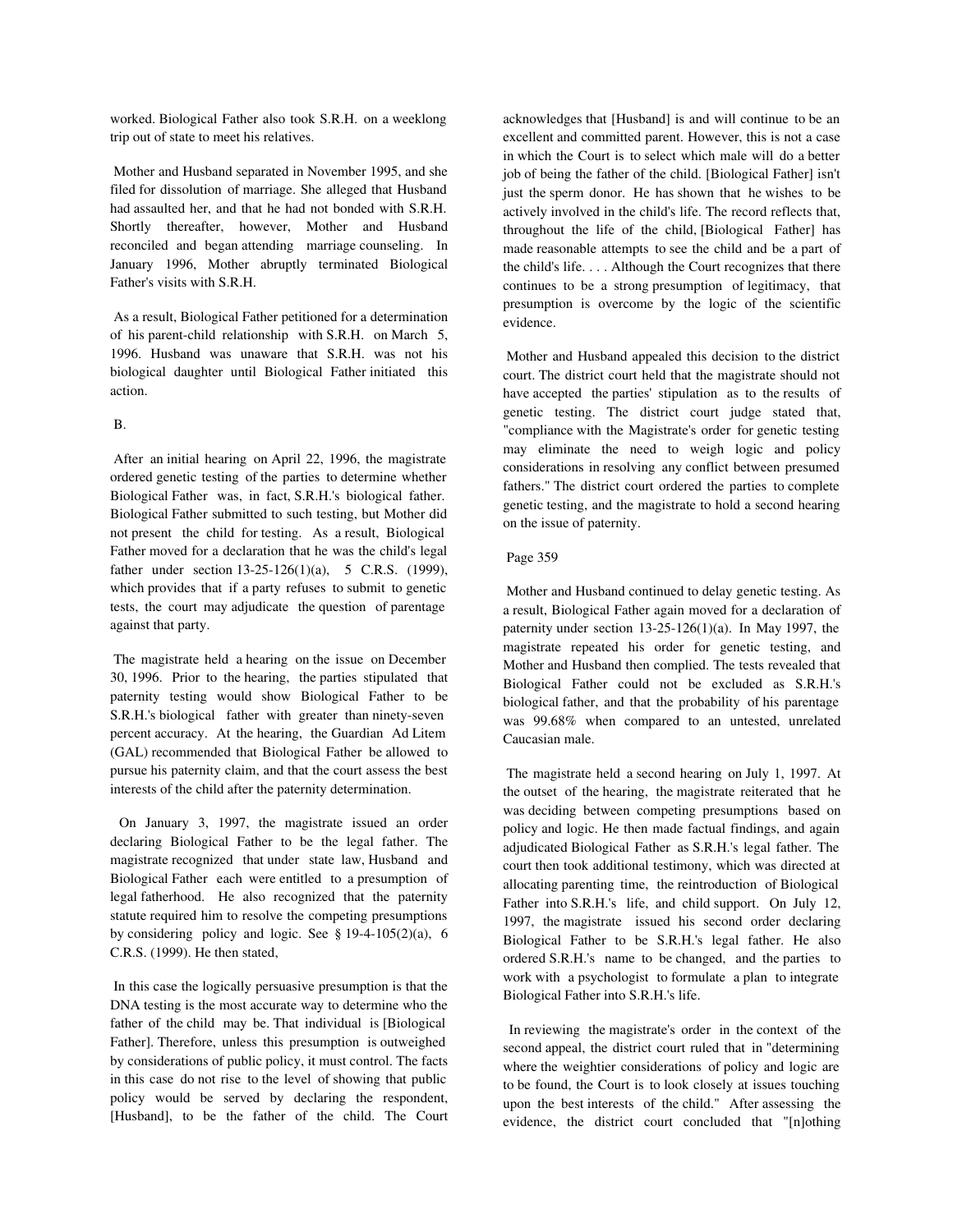indicated to the magistrate that contact between [Biological Father] and [S.R.H.] would be contrary to [S.R.H.'s] best interest, nor was there any evidence indicating that for [S.R.H.] to become aware that [Biological Father] is her father would emotionally or in some other fashion harm her." Therefore, the district court held that the magistrate's decision that Biological Father should be S.R.H.'s legal father was not clearly erroneous.

 The court of appeals upheld the district court's ruling that Biological Father is S.R.H.'s legal father. See *In re S.R.H. ,* 981 P.2d 199 (Colo. App. 1998). The court of appeals held that the presumption of legitimacy, which would favor Husband as the legal father, was not irrebuttable. See id. at 202. The court determined that evidence in the record supported the factual findings made by the magistrate and the district court, and that their findings as to the positive role Biological Father could play in S.R.H.'s life were not unreasonable or unfair. See id. at 203. Mother and Husband appealed that ruling.

### II.

 At the outset, we note the extraordinary importance of the outcome of a paternity proceeding. Such a proceeding determines who a child's legal father will be, and therefore, who will enjoy the rights and responsibilities of legal fatherhood. Parenthood in our complex society comprises much more than biological ties, and litigants increasingly are asking courts to address issues that involve delicate balances between traditional expectations and current realities. The determination of parenthood includes the right to parenting time;[2] the right to direct the child's activities; the right to make decisions regarding the control, education, and health of the child; and the right to the child's services and earnings. See *Michael H. v. Gerald D. ,* 491 U.S. 110, 118-19 (1989). Legal fatherhood imposes significant obligations as well, including the obligation of support and the obligation to teach moral standards, religious beliefs, and good citizenship. See id.

### Page 360

 Paternity proceedings are governed by Colorado's version of the Uniform Parentage Act (the UPA). See §§ 19-4-101 to -128, 6 C.R.S. (1999); see also *R.McG. v. J.W. ,* 200 Colo. 345, 349, 615 P.2d 666, 669 (1980). Under the paternity statutes, a presumption of fatherhood may arise in a number of different circumstances. See § 19-4-105(1), 6 C.R.S. (1999). These include when a child is born into an intact marriage, see § 19-4-105(1)(a); when a man and a child's mother married or attempted to marry either Before or after the child's birth, providing certain other conditions are met, see § 19-4-105(1)(b), (c); when a man receives a child into his home and holds the child out as his natural child, see § 19-4-105(1)(d); when the man files a written

declaration of paternity in a court registry, see § 19-4-105(1)(e); or when genetic tests show that the probability of a man's parentage is ninety-seven percent or higher, see § 19-4-105(1)(f). Thus, in a single situation, presumptions of paternity may simultaneously arise in favor of different men.

 The UPA recognizes this by providing a mechanism to choose among competing presumptions: "If two or more presumptions arise which conflict with each other, the presumption which on the facts is founded on the weightier considerations of policy and logic controls." § 19-4-105(2)(a). Competing presumptions must be resolved, because although a child certainly can have emotional attachments to more than one father figure, she can have only one legal father. See Michael H., 491 U.S. at 130.

 In this case, competing presumptions of legal fatherhood arise. Husband benefits from two presumptions: the presumption of legitimacy and the presumption occasioned by accepting the child into his home and holding her out as his own. The presumption of legitimacy declares that "[a] man is presumed to be the natural father of a child if: a) he and the child's natural mother are or have been married to each other and the child is born during the marriage." §  $19-4-105(1)(a)$ . A strong public policy supports this presumption. See *A.G. v. S.G. ,* 199 Colo. 403, 407, 609 P.2d 121, 124 (1980) (stating that the presumption of legitimacy is "one of the strongest presumptions known to the law"); W.C. ex rel. A.M.K., 907 P.2d 719, 722 (Colo. App. 1995). The presumption associated with accepting the child as his own is closely related to the presumption of legitimacy and arises when a man "receives the child into his home and openly holds out the child as his natural child." § 19-4-105(d).

 Biological Father benefits from a competing presumption that presumes a man to be a child's legal father if genetic testing reveals that he is the biological father. See § 19-4-105(f). Section 13-25-126 outlines the procedures for paternity testing and admission of the results into evidence:

 (1)(a) In any action, suit, or proceeding in which the parentage of any child is at issue, upon motion of the court or any of the interested parties, the court shall order the alleged mother, the child or children, and the alleged father to submit to genetic testing . . . for the purpose of determining probability of parentage. If any party refuses to submit to these tests, the court may resolve the question of parentage against such party to enforce its order if the rights of others and the interests of justice so require.

(e) The results of such tests shall have the following effect:

 <sup>. . . .</sup>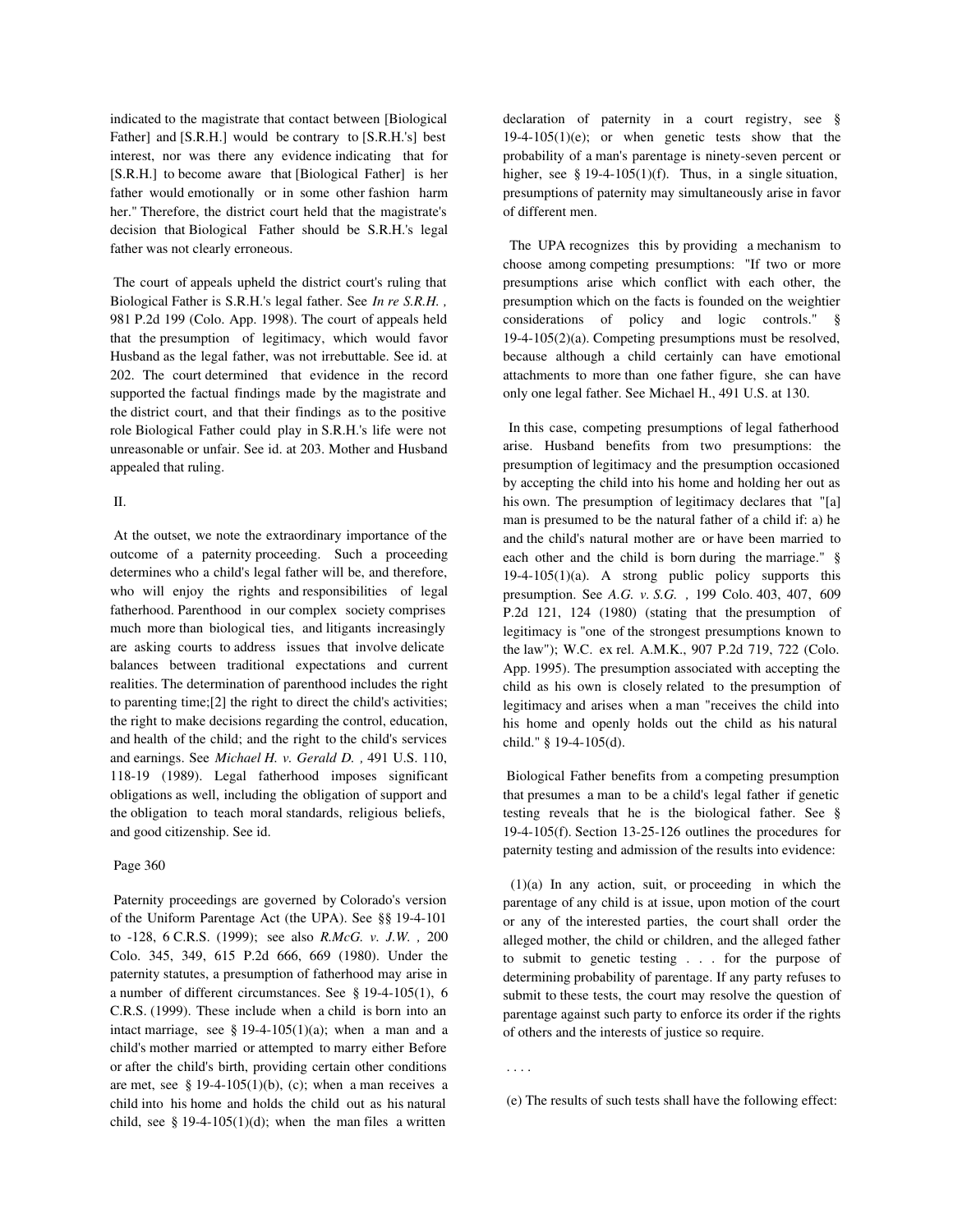(III) If the experts conducting the tests conclude that the genetic tests . . . show that the alleged parent is not excluded and that the probability of the alleged parent's parentage is ninety-seven percent or higher, the alleged parent is presumed to be the parent, and this evidence must be admitted. Other expert testimony can be offered to rebut the presumption, but cannot prohibit the presumption from attaching.

 (IV) the presumption of legitimacy of a child born during wedlock is overcome if the court finds that the conclusion of the experts conducting the tests, as disclosed by the evidence based upon the tests,

#### Page 361

 shows that the husband or wife is not the parent of the child.

#### § 13-25-126, 5 C.R.S. (1999).[3]

 Our task in this case is to determine what the General Assembly has directed courts to do in the situation presented by the facts of this case. The first question must be whether there are genuine competing presumptions, or whether one of the men who claims fatherhood is entitled to a conclusive determination.[4]

 Nowhere in the statutes does the General Assembly identify any presumption as conclusive. Specifically, section 19-4-105 does not indicate that the presumption of legitimacy automatically outweighs the presumption of biology, or that the converse is true. In fact, no section of the UPA suggests that one presumption of fatherhood should be absolute or conclusive. Rather, the paternity statute indicates that any of the presumptions may be rebutted by clear and convincing evidence. See § 19-4-105(2)(a); see also *In re L.J.P. ,* 2 P.3d 140, 142 (Colo. App. 2000)(remarking that the paternity statutes "plainly state" that paternity presumptions may be rebutted).[5]

 Similarly, the evidentiary statute does not conclusively elevate a biological presumption over other presumptions. That statute indicates that the presumption of legitimacy is overcome "if the court finds that the conclusion of the experts conducting the tests, as disclosed by the evidence based upon the tests, shows that the husband or wife is not the parent of the child,"  $§$  13-25-126(e)(IV); it does not state that blood evidence is conclusive of fatherhood in all circumstances, or that it automatically eliminates other presumptions of fatherhood. Additionally, although the evidentiary statute states that evidence of biological fatherhood must be admitted and that a biological presumption must attach, the presumption based on biology

is still rebuttable. See §  $13-25-126(1)(e)(III)$ .

 This understanding of the statutes is in accord with the evidentiary nature of presumptions. Presumptions generally do not conclusively resolve an issue, but create a prima facie case, which "is always subject to be[ing] overcome by evidence to the contrary." *American Ins. Co. v. Naylor ,* 101 Colo. 34, 36-37, 70 P.2d 349, 351 (1937) (quoting *Ward v. Teller Reservoir & Irrigation Co .,* 60 Colo. 47, 50, 153 P. 219, 222 (1915)). The purpose of a presumption is to aid the trier of fact in ascertaining the truth at trial. See *Denver Publ'g Co. v. City of Aurora ,* 896 P.2d 306, 318 (Colo. 1995) (stating that "we recognize that a presumption is a rule of convenience based on experience or public policy"); *Murray v. Montgomery Ward Life Ins. Co. ,* 196 Colo. 225, 228-29, 584 P.2d 78, 81 (1978); Naylor, 101 Colo. at 37, 70 P.2d at 351.

 Both the paternity statute and the evidentiary statute contemplate trials on the issue of paternity, indicating that the presumptions of fatherhood are not conclusive, but are subject to adjudication. See § 19-4-105(2) (stating that presumptions may be rebutted in "an appropriate action" and that a voluntary acknowledgement of paternity is considered a legal finding of paternity on the date of a judicial proceeding); § 13-25-

#### Page 362

 126(d) (stating that objections to blood tests should be made prior to trial); § 13-25-126(e) (regarding the admissibility of evidence at trial). Indeed, substantial portions of the UPA are directed at the right to a trial on the issue of paternity, and to the proper trial and pretrial procedures. See § 19-4-128, 6 C.R.S. (1999) (stating that any party may demand a trial on the issue of paternity); § 19-4-114(3) (stating that a paternity action shall be set for trial if the parties refuse the judge's pretrial recommendation); § 19-4-111, 6 C.R.S. (1999) (outlining pretrial proceedings). If either the presumption of legitimacy or the presumption of biology were conclusive, then a trial on the issue of paternity would never be necessary. Thus, it is evident from the statutory scheme as a whole that presumptions of fatherhood can be the starting point for an adjudication of paternity, not the end of the inquiry.

 As a result, we conclude that the statute contemplates that neither the presumption of legitimacy nor the presumption based on biology is conclusive. Rather, the statutory scheme as a whole indicates that all presumptions are rebuttable, including the presumption based on biology. The statutes allow for the creation of various presumptions in favor of men who have claims to fatherhood of a child. When those presumptions conflict, then the statute directs the courts to resolve them on the basis of policy and logic.

#### . . .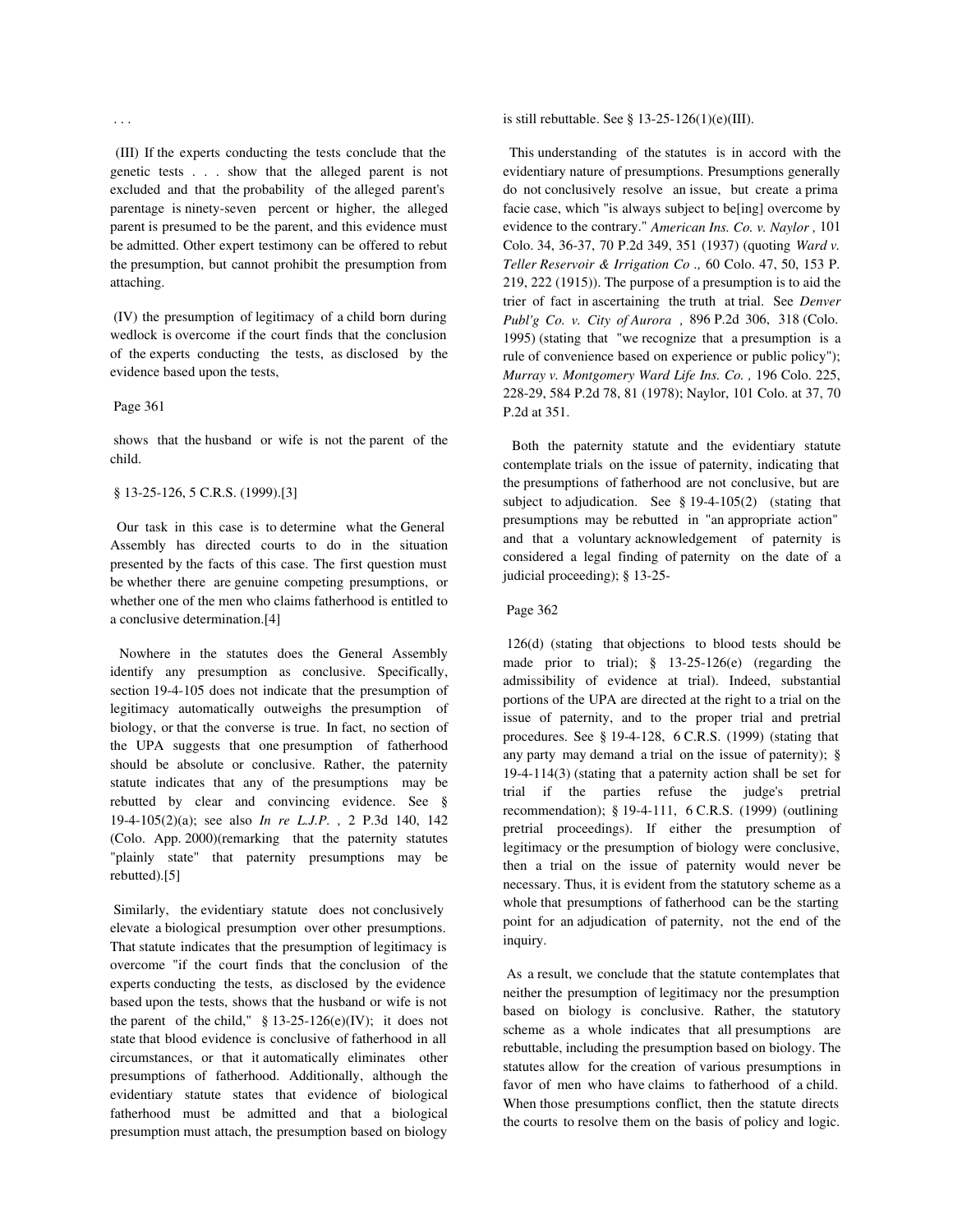Accordingly, the next step is to analyze what the courts must consider in the policy and logic equation.

### III.

 The petitioners, Husband and Mother, argue that we should reverse the magistrate's determination of paternity because the magistrate failed to consider explicitly the best interests of the child as part of the policy and logic used to resolve competing presumptions. We agree, and hold that the best interests of the child must be considered as part of the policy and logic analysis used to decide legal fatherhood. We hasten to add that we are not, in our role as an appellate court, usurping the function of the trial court by anticipating any particular outcome once the trial court rehears this matter. We are not ruling on the ultimate question of whether it is in S.R.H.'s best interests to have Biological Father declared to be her legal father. Rather, we are announcing a test of law, and determining whether the magistrate's findings reflect application of that test.

# A.

 Although courts previously have considered policy and logic in resolving these competing presumptions, our courts have not had an opportunity to explain what factors are encompassed within "policy" and "logic." The court of appeals used this formula to address a similar conflict between the presumption of legitimacy and the presumption based on biology in W.C. ex rel. A.M.K., 907 P.2d 719. In that case, a mother engaged in an extramarital affair with the putative father, which resulted in the conception of a child. See id. at 720. The mother's husband believed he was the father as he was married to the mother at the time of the child's conception and birth. See id. After recognizing the competing presumptions, the court of appeals upheld the trial court's decision that the mother's husband should be confirmed as the child's legal father. See id. at 722-23. The trial court's decision was grounded in the particular facts of the case, in which the putative father made no effort to establish paternity for the first six years of the child's life, and the child had no relationship with the putative father. See id. at 721. In addition, the child was nine years old at the time of the paternity order, he suffered from hyperactivity and attention deficit disorder, and experts testified that the boy would suffer adverse consequences from learning that the man whom he believed to be his father was not his father. See id. at 277. Although the court of appeals focused on these facts, it did not employ any particular standard in resolving the case.

 Clearly, the inquiry is fact-intensive, and the trial court's findings concerning paternity ultimately govern the outcome. However, today we clarify that the courts must focus on the best interests of the child and make determinations of paternity with that standard at the

forefront.

# Page 363

### B.

 The UPA is replete with references to the best interests of the child. In fact, the stated policy underlying the UPA is the protection of the best interests of children. See § 19-1-102(1)(a), 6 C.R.S. (1999) (stating that one of the purposes of the Children's Code, which encompasses the UPA, is "[t]o secure for each child subject to these provisions such care and guidance . . . as will best serve his welfare"). Accordingly, the UPA specifically directs trial judges to consider the best interests of the child at other phases of a paternity proceeding. For example, after a paternity action is filed, a trial judge must hold an informal hearing on the issue of paternity if such hearing would be in the best interests of the child. See § 19-4-114, 6 C.R.S. (1999).[6]

 Additionally, following the pretrial hearing, the trial judge "shall evaluate the probability of determining the existence or nonexistence of the father and child relationship in a trial and whether a judicial declaration of the relationship would be in the best interest of the child." § 19-4-114(1), 6 C.R.S. (1999). On the basis of that evaluation, the trial judge may make a recommendation as to paternity or as to whether the action should proceed to trial. See id. One of the judge's options is to recommend an agreement under which legal fatherhood is not determined, but the putative father undertakes some financial obligation for the child. See §  $19-4-114(1)(b)$ . As part of such an agreement, the judge may order that the putative father's identity be kept confidential if in the best interests of the child. See id. Colorado law also directs trial judges to return to the best interests of the child standard after paternity has been established, when the court resolves issues of parenting time and decision-making responsibilities. See, e.g., *In re Marriage of Francis ,* 919 P.2d 776, 779 (Colo. 1996); *In re Marriage of Mann ,* 655 P.2d 814, 817 (Colo. 1982).

 If the parties refuse to accept the judge's pretrial recommendation, the court may order genetic testing if it has not already been done, and the action will be set for trial. See § 19-4-114(3), 6 C.R.S. (1999). After the genetic testing has been conducted, competing presumptions of paternity may arise.[7]

 Hence, although the term best interests of the child is used numerous times throughout the legislation, at the stage of resolving competing presumptions, the UPA directs the court to use policy and logic as the dispositive criteria. See § 19-4-105(2)(a). Therein lies the confusion, and Colorado courts have not addressed the role that the best interests of the child should play in measuring policy and logic. See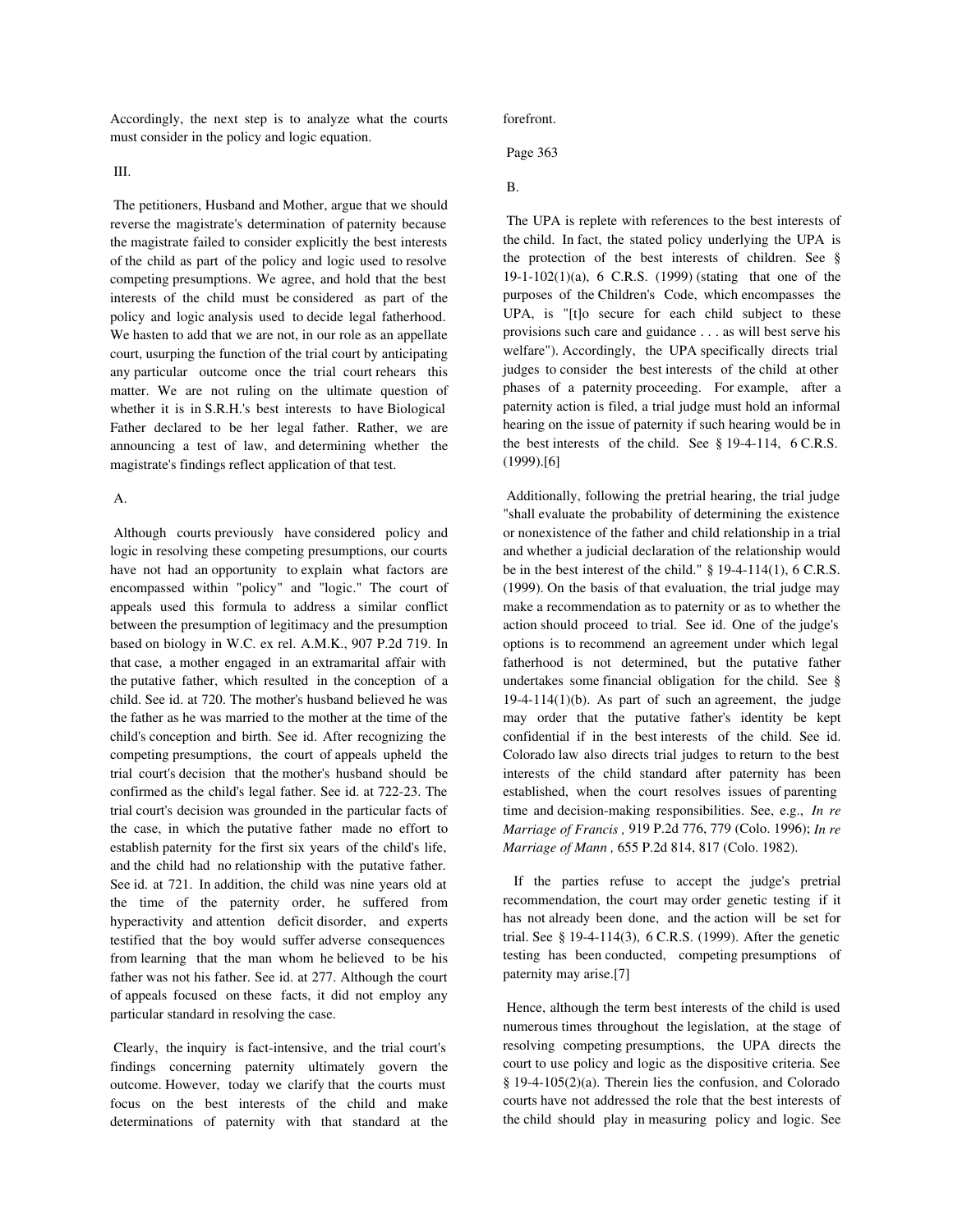W.C. ex rel. A.M.K., 907 P.2d 719 (resolving competing presumptions of legal fatherhood without referring to the best interests of the child).

 However, it is clear to us that the General Assembly intended the whole paternity proceeding to be about the best interests of the child, and it is, therefore, axiomatic that the trial judge must focus on best interests in resolving the competing presumptions. The policy of the UPA is to meet the best interests of the child: such policy is necessarily a part of the final determination of paternity. Accordingly, we now hold that the best interests of the child must be part of a court's consideration of policy and logic when the presumption of legal fatherhood arises in more than one man.[8] As the Washington

### Page 364

 Supreme Court recognized, "A paternity suit by its very nature, threatens the stability of the child's world." McDaniels, 738 P.2d at 261. This is especially true if the paternity action is filed after a child has established strong family ties with one parent. The outcome of a paternity action irrevocably alters a child's current family situation and her future. Therefore, "'[d]espite the numerous burdens and benefits of being a father . . . it is the child who has the most at stake in a paternity proceeding.'" *Id*. (quoting *State v. Santos ,* 702 P.2d 1179, 1180 (Wash. 1985)). Because a paternity action significantly impacts a child, concern for her welfare should be paramount at every stage of the proceedings.

 Other states agree, and require that the best interests of the child be fully considered in resolving competing presumptions of paternity. See *Ban v. Quigley ,* 812 P.2d 1014, 1018 (Ariz. Ct. App. 1990); *Department of Health & Rehabilitative Servs. v. Privette ,* 617 So.2d 305, 309 (Fla. 1993); *In re Marriage of Ross ,* 783 P.2d 331, 339 (Kan. 1989); *C.C. v. A.B. ,* 550 N.E.2d 365, 373 (Mass. 1990); *In re Paternity of B.J.H. ,* 573 N.W.2d 99, 102 (Minn. Ct. App. 1998) (holding that the best interests of the child is part of the analysis for resolving conflicting presumptions); In re Paternity of "Adam", 903 P.2d 207, 211 (Mont. 1995); *M.F. v. N.H. ,* 599 A.2d 1297, 1302 (N.J. Super. Ct. App. Div. 1991); *McDaniels v. Carlson ,* 738 P.2d 254, 261 (Wash. 1987); *In re Paternity of C.A.S. ,* 468 N.W.2d 719, 726 (Wis. 1991) (finding that state statutes explicitly direct courts to consider the best interests of the child).[9]

 At oral argument in this case, petitioners raised the suggestion for the first time that the trial court should consider the best interests of the child Before ordering paternity testing. Section 19-4-111(1) regarding pretrial proceedings dictates that indeed trial courts should employ the best interests standard Before ordering a hearing. However, to the extent that petitioners advocate that a court

may forego paternity testing altogether if it would be in the best interests of the child, their argument must fail based upon the clear language of the next section of the current statute. The statute states that genetic testing "shall be ordered and the results received in evidence" upon motion of an interested party. § 19-4-112; see also § 13-25-126; R.McG., 615 P.2d at 669 (holding that a putative father had standing under the UPA to bring an action to establish paternity). Certainly a policy argument could be made to the General Assembly that the courts should be able to consider whether biological testing would be in the best interests of the child, and bar such testing if it is not.[10] However, that position finds no support in our current statute.

# C.

 Having determined that the best interests of the child standard applies, we next must determine what factors the court should consider in assessing those interests when competing presumptions of paternity arise. Some states have set out exhaustive lists of factors to be considered in determining the best interests of the child. See In re Paternity of "Adam", 903 P.2d at 211; M.F., 599 A.2d at 1302. Other states have left the determination largely to the discretion of the trial judge. See *In re Paternity of C.A.S. ,* 468 N.W.2d at 728.

We believe the latter course is the wiser. The General Assembly has chosen not to define the best interests of the child in the context of a paternity proceeding, although they have done so in the context of dissolution of marriage. See § 14-10-124, 5

### Page 365

 C.R.S. (1999). We defer to that choice. We hold merely that the trial judge should take into account all the facts and circumstances of the case. Affording the trial judge significant deference recognizes the myriad relevant facts that may properly influence a trial judge's decision. It also allows the judge to assess the credibility of the parties' competing claims as to the child's best interests, and to consider expert evidence if appropriate. However, all the facts considered by the trial judge should bear directly on the child's best interests.[11] In some cases, the child's best interests may not match the best interests of any of the adults involved.[12] Perhaps, as King Solomon observed many centuries ago in a battle over parentage, the true parent is the one who can elevate the best interests of the child over his or her own best interests.

# IV.

 Given our conclusion that a court must apply the best interests of the child standard in weighing competing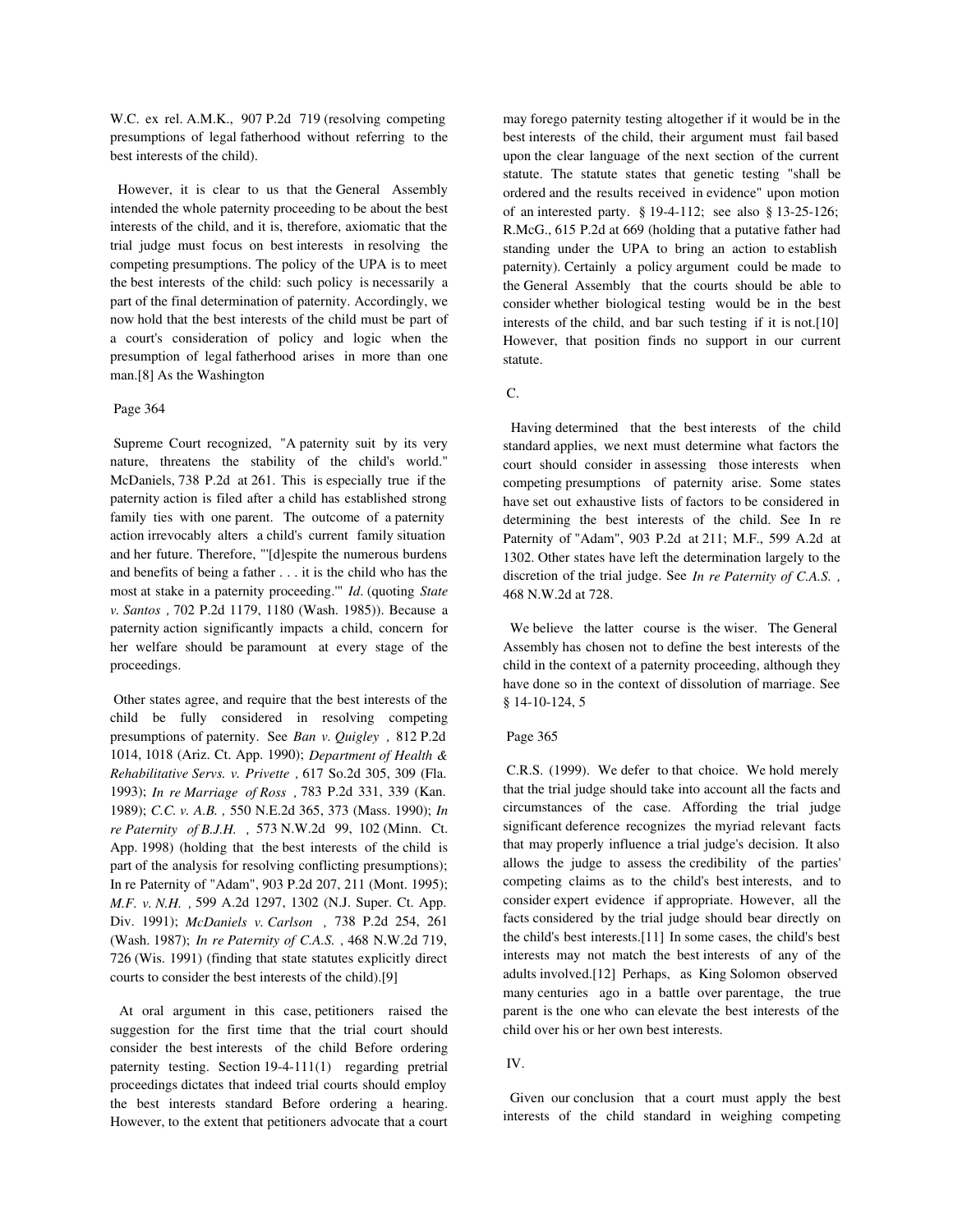presumptions, we must now turn to the ultimate question of whether the magistrate in this case did so. We conclude that the findings are insufficient to convince us that he did apply the best interests standard, and thus, we remand the case.

 At the first hearing, the magistrate took testimony from the parties, Husband and Mother's marriage counselor, S.R.H.'s day care provider, and a friend of Husband and Mother's. All of that testimony might have pertained to S.R.H.'s best interests. In his order following the hearing, however, the magistrate failed to address the best interests of the child. The magistrate instead stated that the presumption in favor of the biological father must control unless outweighed by considerations of public policy. The judge acknowledged Husband's fitness as a parent as well as the role that Biological Father had played in S.R.H.'s life, and then concluded that the scientific weight of the genetic evidence overcame the presumption of legitimacy. None of the magistrate's analysis appears to have been directed at S.R.H.'s best interests.

 At the second hearing, the magistrate first stated that he would decide between the competing presumptions based on policy and logic. He went on to recognize the public policy interest in preserving marriages and intact families. The magistrate noted that Husband and Mother's marriage, although strong at the time of the hearing, had been troubled in the past. He noted that Biological Father believed he was the father, had insisted on a relationship with S.R.H., and that Mother had accommodated his relationship with the child. The magistrate then found that Biological Father's relationship with S.R.H. ended because Mother reconciled with Husband and she wanted to prevent Husband from learning of S.R.H.'s true parentage. All of the magistrate's factual findings focused on the adults, and not on the impact that the adults' actions and relationships might have on S.R.H.

 The GAL recommended that the court make further inquiry into S.R.H.'s best interests Before making a paternity determination. The magistrate did not do so, however, and proceeded to conclude that Biological Father should be adjudicated the legal father. Only then did the court hear expert testimony, all of which was directed at parenting time and the reintroduction of Biological Father into S.R.H.'s life.

 On the whole, we find that the record of the hearings does not indicate that the magistrate made findings concerning whether it was in the best interests of the child to name Biological Father the legal father.

### Page 366

 Biological Father argues that the magistrate's determinations implicitly considered the best interests of the child, and therefore, no further action is necessary. We disagree, and find that the record contains insufficient evidence to conclude that the trial court clearly took evidence and engaged in an inquiry focused on the child's best interests. Because the magistrate did not affirmatively consider S.R.H.'s best interests, we remand this case for specific findings as to the best interests of the child.[13] In conducting the analysis, the trial judge should take into account all the facts that may bear on S.R.H.'s best interests, including those facts that have developed since this appeal began.

### V.

 In conclusion, we hold that when presumptions of paternity arise in more than one potential father, trial courts must take the best interests of the child into account as part of policy and logic in resolving competing presumptions. This is consistent with the statutory approach to paternity proceedings as a whole.

 In this case, the magistrate's findings were not sufficient to demonstrate that he affirmatively considered the best interests of the child. Accordingly, we reverse the court of appeals and remand the case for additional findings consistent with this opinion.

 JUSTICE COATS dissents, and JUSTICE RICE joins in the dissent.

# JUSTICE COATS, dissenting:

 Today a majority of the court holds that in a paternity proceeding in Colorado, the question of paternity is not automatically resolved by establishing the genetic or biological father of the child. Rather, the majority holds that the best interests of the child are paramount and must be explicitly considered by a court in deciding which of two presumptive natural fathers should be declared the legal father of the child, even after court-ordered genetic testing has proven as a matter of scientific fact that one cannot possibly be, and the other almost certainly is, the child's biological father. Because I do not understand Colorado's statutes the same way, I respectfully dissent.

 Colorado's statutory scheme specifies a number of circumstances in which a man is presumed to be the "natural" father of a child. The majority's conclusion derives from its construction of the statute's formula for resolving conflicting presumptions of paternity, particularly its use of the words "policy and logic." See § 19-4-105(2)(a), 6 C.R.S. (1999) ("[T]he presumption which on the facts is founded on the weightier considerations of policy and logic controls."). I reach a different conclusion for two separate but related reasons.

First, in light of the legislature's evidentiary treatment of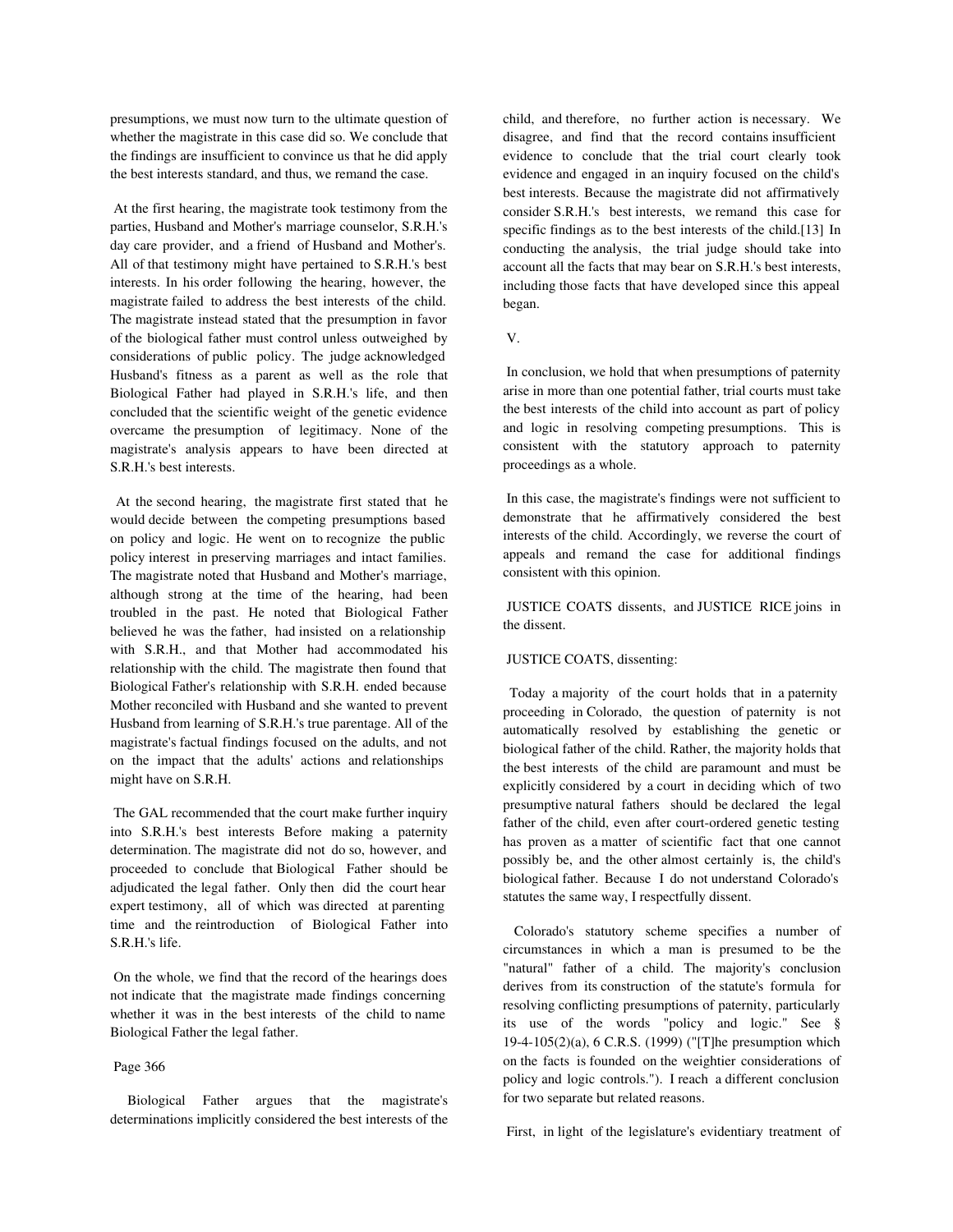genetic tests that definitively exclude certain individuals from the class of possible parents, I do not believe this case calls for us to resolve conflicting presumptions of paternity. Second, while I wholeheartedly agree with the majority that the best interests of the child are paramount in affixing the incidents of the parent-child relationship, including among other things the duty of support, allocation of parental responsibilities and guardianship, and parenting time privileges with the child, it seems clear to me from the statutory scheme as a whole that the first requirement of a paternity proceeding is to determine, to the extent possible, the natural[1] or biological father of the child. That being the case, the best interests of the child can be (and expressly are) taken into account in a host of other

### Page 367

 ways by the statutes, but they cannot change the fact of paternity.

 In 1977 Colorado adopted, with some modifications, the Uniform Parentage Act, see ch. 245, sec. 1, §§ 19-6-101 to 129, 1977 Colo. Sess. Laws 1010, which included among its stated purposes the provision of substantive legal equality of children, regardless of the marital status of their parents, and the "identification" of their fathers. See Uniform Parentage Act "Prefatory Note," 9B U.L.A. 287, 288-89 (1987). The Act included a number of "presumptions of paternity," see § 19-4-105(1), 6 C.R.S. (1999), based on existing presumptions of "legitimacy" found in various state laws. See UPA, 9B U.L.A. at 289. Although the Uniform Parentage Act provided for the ordering of blood tests and the admissibility of the results as evidence of paternity, it did not include any presumption based on blood or genetic testing.

 The Colorado General Assembly, however, had already adopted an evidentiary statute based on the Uniform Act on Blood Tests to Determine Paternity, compare ch. 443, sec. 14, § 52-1-27, 1967 Colo. Sess. Laws 993, 1053 with Uniform Act on Blood Tests to Determine Paternity (1952), and when it adopted the Uniform Parentage Act, it made conforming amendments to this blood test statute in a separate section of the same legislative Act. See ch. 245, sec. 2, § 13-25-126, 1977 Colo. Sess. Laws 1010, 1019. In 1983, the General Assembly added to the presumptions of paternity in Colorado's Uniform Paternity Act the presumption for alleged fathers with blood tests showing a 97% or higher probability of parentage that was already found in section 13-25-126(1)(e)(III). See § 19-4-105(1)(f). Although both statutes have subsequently been amended to refer to "genetic tests or other tests of inherited characteristics" rather than "blood tests," and section 13-25-126 has been amended to refer to "parentage" rather than "paternity," their presumptions and exclusions have not substantially changed.

 The Uniform Parentage Act and this genetic testing statute not only deal with the same subject but also overlap and cross-reference each other. By accepted rules of statutory construction they should be construed to form a consistent, harmonious, and sensible statutory scheme. See *Left Hand Ditch Co. v. Hill ,* 933 P.2d 1, 3 (Colo. 1997). Both statutes include the same presumption of parentage arising from a genetic test showing a probability of 97% or higher, but the former does so as part of an enumeration of presumptions of fatherhood while the latter does so as part of an evidentiary treatment of genetic test results in determining parentage generally. The latter statute therefore deals not only with the effect of genetic test results presuming fatherhood but also with the effect of genetic test results excluding that possibility.

 While the Parentage Act makes clear that any presumption under section 19-4-105 can be rebutted by clear and convincing evidence, see § 19-4-105(2)(a), the genetic testing statute even more particularly specifies that a presumption of the legitimacy of a child born during wedlock is rebutted by conclusive genetic testing that rules out the husband as the child's father. See §  $13-25-126(1)(e)(IV)$ . Consistent with the provisions of both statutes, therefore, once the husband has been excluded by genetic testing, at least any presumption of his fatherhood arising from the timing of the marriage has been rebutted and ceases to exist.

 In the proceedings below, the presumption of legitimacy favoring the husband of the child's mother was rebutted in precisely this manner. The husband enjoyed a presumption that he was the child's "natural" father pursuant to section 19-4-105(1)(a) simply because he was married to the child's mother when the child was born. Belatedly, he submitted to DNA tests, the results of which were admitted into evidence without objection. The unchallenged conclusion from those tests was that he could not be the child's biological father. Therefore, without regard to the genetic testing of anyone else, and whether or not a presumption arose in any other man as the result of additional genetic testing, the presumption of legitimacy was overcome according to the express provisions of section  $13-25-126(1)(e)(IV)$ . Whatever else the term "legitimacy" might refer to, it clearly includes the presumption

#### Page 368

 created by section 19-4-105(1)(a), which therefore ceased to benefit the husband.

 Because a central purpose of the Uniform Parentage Act was to eliminate the disparate treatment of children as a result of the marital status of their parents, see, e.g., §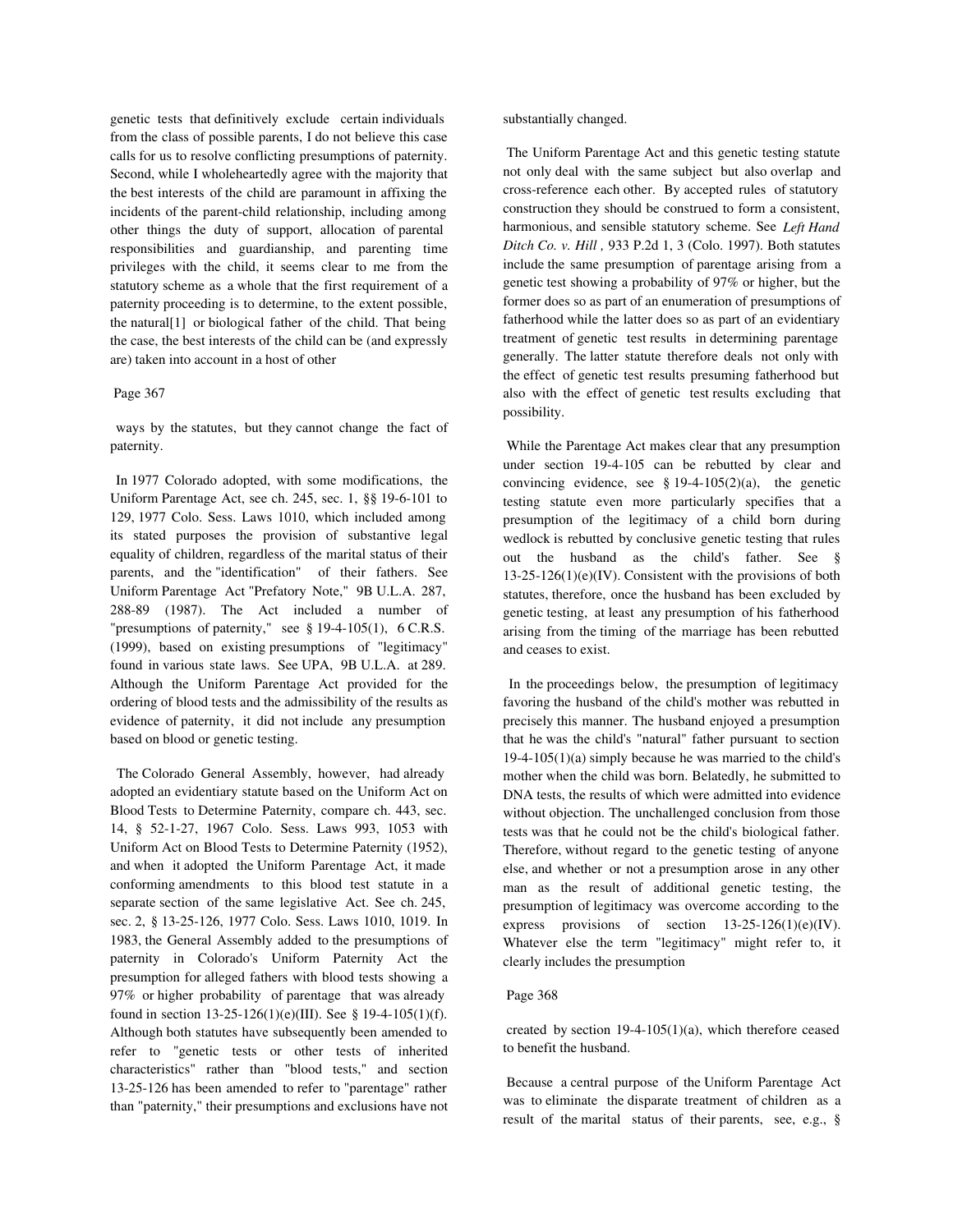19-4-103, 6 C.R.S. (1999) ("Relationship not dependent on marriage"), the Act does not rely on the concept of "legitimacy" at all. Nor is the term "presumption of legitimacy," which existed in section 13-25-126 Before Colorado's adoption of the Parentage Act, expressly defined. As the comments to the Uniform Parentage Act indicate, the various presumptions of paternity existing throughout the country, whether legal fictions or not, were loosely referred to as presumptions of "legitimacy." See UPA, 9B U.L.A. at 289, 299. However, even a restricted reading of the term "presumption of legitimacy" in section  $13-25-126(1)(e)(IV)$ , that included only the presumption in section  $19-4-105(1)(a)$ , would not change the outcome of this case or the construction of Colorado's Uniform Parentage Act generally.

 Quite apart from nomenclature, the logic of section  $13-25-126(1)(e)(IV)$  leads inexorably to the conclusion that any presumption of paternity is overcome by genetic testing that conclusively excludes the beneficiary of that presumption from the class of possible fathers. Genetic testing can be relevant only to a question of biological fact. Without regard to the interests of the child or any other policy consideration, the General Assembly has decided that a presumption of legitimacy is overcome solely on the basis of genetic proof that the husband cannot be the biological father. This determination follows only if the purpose of a legal finding of paternity is to determine who the child's biological father actually is rather than who the better father would be. As long as the object of a paternity proceeding is to determine the biological father, genetic testing excluding a presumptive father must amount to the clear and convincing evidence contemplated by section 19-4-105(2)(a), which rebuts a presumption of paternity.

 Moreover, both statutes recognize a presumption of paternity arising from positive genetic tests. In this case, the petitioner, who was claiming to be the child's biological father even though he had not been married to the child's mother at the time of the birth, also submitted to genetic testing. The results of those tests, which were also admitted into evidence without objection, indicated a probability of 99.68% that he was the biological father when compared with an untested, unrelated man of the Caucasian population. Because the genetic tests of the petitioner did not exclude him as the probable father and instead indicated that the probability of his parentage was 97% or higher, a separate presumption that he was the "natural" father arose pursuant to sections  $19-4-105(1)(f)$  and  $13-25-126$ ) $(1)(e)$ (III).

 Unlike a genetic test that excludes someone from the class of possible fathers and rebuts other presumptions of paternity, a genetic test creating a presumption of fatherhood, no matter how high the probability, does not establish parentage as a matter of law. However, the strength of an alleged father's particular test results, along with other circumstantial evidence that he actually fathered the child, may prove to the satisfaction of the trier of fact that he is the "natural" father of the child and simultaneously that someone else is not. While Colorado's statutes do not recognize a conclusive presumption based on genetic testing, medical advances are in many cases able to establish with greater and greater certainty that a particular man is the child's father and simultaneously that no one else could be. See generally *Reed v. Boozer ,* 693 A.2d 233 (Pa. 1997) (discussing the development of blood tests, distinguishing them from DNA tests, and reserving the question whether even the latter could be considered "irrebutable").

 Nor does the treatment of a favorable genetic test result as merely presumptive of paternity suggest that more than genetics must be involved. Colorado statutes recognize "genetic testing and other appropriate testing of inherited characteristics, including but not limited to blood and tissue type," as competent evidence for the purpose of determining probability of parentage. See § 13-25-126(1). As a matter of policy, Colorado has also chosen to attach a statutory presumption

# Page 369

 to any result demonstrating at least a 97% statistical likelihood of parentage. Various tests of inherited characteristics yield results of varying degrees of certainty, but it is clear on its face that a 97% probability can be realistically challenged by persuasive evidence of incapacity or non-access, not to mention a test resulting in an even higher probability of parentage. See, e.g., *Reed v. Boozer ,* 693 A.2d at 240-41 (demonstrating why a blood test of 99.9% could not be conclusive of biological parentage, in a paternity action involving identical twins). Whether or not a genetic test that might be considered conclusive of biological parentage in every circumstance has been or could be developed, the failure of the General Assembly to have adopted an irrebutable legal presumption in no way reflects upon the meaning and purpose of the existing statutes.[2]

 Quite apart from genetic testing, however, Colorado's Uniform Parentage Act contains a number of indications that the term "paternity" refers to actually fathering a child. The term itself is used throughout the Act to refer to the fact of biological fatherhood rather than a legal or policy determination. See, e.g., § 19-4-105(2)(b) (detailing when acknowledgement of "paternity" will be treated as a legal finding of "paternity"). All of the statutory presumptions of paternity in section 105 are expressly designated presumptions that a man is the "natural" father of the child not presumptions that a man should be the "legal" father of the child. The "parent and child relationship" is defined as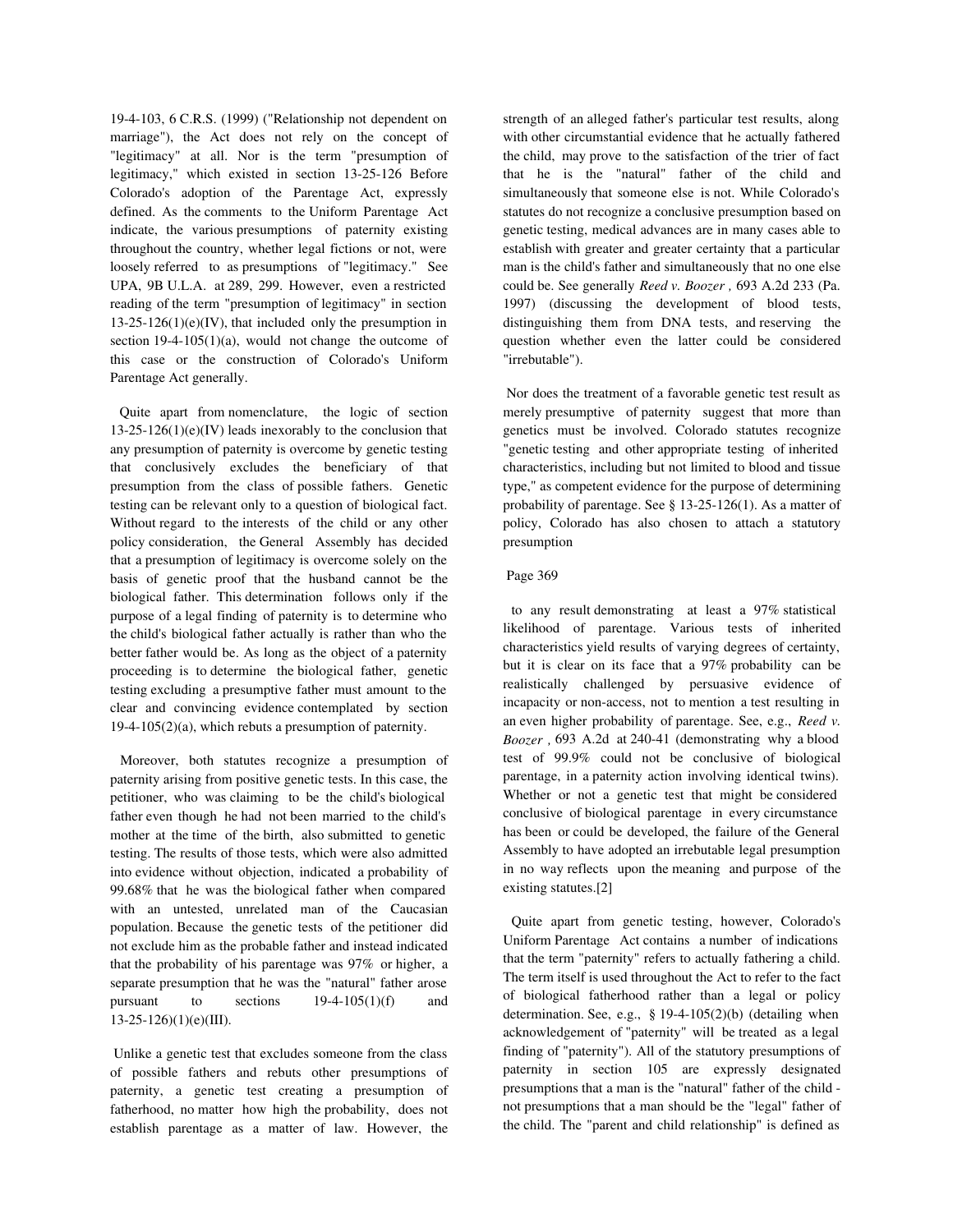the legal relationship between a child and his "natural or adoptive" parents - not between a child and his "legal" parents. See § 19-4-102, 6 C.R.S. (1999). The statute's treatment of evidence relating to paternity is limited to evidence of sexual intercourse, statistical probabilities, genetic test results, and medical or anthropological fact. See § 19-4-113, 6 C.R.S. (1999). In the single situation in which the General Assembly has chosen not to declare paternity in a natural or adoptive father, the case of artificial insemination by another man with the consent of the husband, it expressly states that the husband will be "treated in law as if he were the natural father." See  $\S$  19-4-106(1), 6 C.R.S. (1999). Nowhere else does the concept of a "legal," as distinguished from "natural or adoptive," father or parent appear in the Act.

 Even in the case of conflicting presumptions that remain unrebutted by the evidence, the statute mandates that the controlling presumption be the one "which on the facts is founded on the weightier considerations of policy and logic." See § 19-4-105(2)(a). Despite its use of the best-interest standard for other decisions concerning the parent-child relationship, the statute here relies on considerations of "policy" and "logic," terms often applied to the resolution of inconsistent presumptions in the law of evidence. See, e.g., Uniform Rules of Evidence § 301(b), 13A U.L.A. 220 (1974) (resolving conflicting presumptions according to the "weightier considerations of policy" and noting the use of the terms "policy and logic" in several states). In the evidentiary context, the relevance of particular considerations of policy and logic in resolving conflicting presumptions necessarily depends upon the material fact that is presumed. The scope of the term "policy and logic" therefore is necessarily limited by the meaning of "natural father" in section 19-4-105, rather than the other way around.

 Significantly, however, the statutory scheme does not omit all reference to the best interests of the child in determining paternity; it actually recognizes that a declaration of paternity may not always be in the child's best interests, and it specifies the limited effect that circumstance may have. In section 19-4-114, 6 C.R.S. (1999), the legislature expressly accounts for the best interests of the child in evaluating the likelihood that a trial will determine the existence of

### Page 370

 the father-child relationship and in evaluating the merits of having a judicial declaration of that relationship. Although the statute permits a court to conduct a pretrial hearing, issue temporary orders, and make a number of recommendations designed to avoid a paternity proceeding that would not be in the best interests of the child, if the parties ultimately refuse to accept the court's recommendation, Colorado's statute, unlike the provisions

of a number of other jurisdictions, requires the court (where practicable) to order genetic testing and proceed to trial. See § 19-4-114(3).

 The notion that "paternity" refers to biological fatherhood is certainly not new. Holdings of both this court and the court of appeals have taken as much for granted, both Before and after adoption of the Uniform Parentage Act. See, e.g., *A.R.B. v. G.L.P. ,* 180 Colo. 439, 441, 507 P.2d 468, 469 (1973) ("The primary issue for determination in a paternity case is whether the alleged father is, in fact, the father."); *Beck v. Beck ,* 153 Colo. 90, 92, 384 P.2d 731, 732 (1963) (rejecting the mother's contention that a blood test was incompetent to overcome a presumption of legitimacy as "contrary to an established scientific fact"); *K.H.R. By and Through D.S.J. v. R.L.S. ,* 807 P.2d 1201, 1204 (Colo. App. 1990) (holding that conclusive blood tests overcome other presumptions of paternity in section 19-4-105 by clear and convincing evidence); People in the Interest of M.P.R., 723 P.2d 743, 745-46 (Colo. App. 1986) (finding no genuine issue of material fact and affirming a grant of summary judgment where reasonable persons could not reach any other conclusion from blood tests than that the petitioner was the child's biological father). This court has even acknowledged that "[m]odern blood tests have eliminated many of the proof problems associated with determining paternity and can accurately determine the paternity of a child years after the child is born ." People in the Interest of J.M.A., 803 P.2d 187, 192 (1990)(emphasis added).[3]

 As the majority notes, a number of other courts have found room in their paternity law, in one way or another, for consideration of the best interests of the child. Most of these courts, however, whether from states continuing to rely on the concept of legitimacy or from states with some version of the UPA, have simply barred blood testing or paternity actions by third parties, absent a finding that they would be in the child's best interests. See *Ban v. Quigley ,* 812 P.2d 1014, 1018 (Ariz. Ct. App. 1990) (requiring finding Before permitting action to proceed); *C.C. v. A.B. ,* 550 N.E.2d 365, 373 (Mass. 1990) (requiring finding Before permitting action to be brought); *Department of Health & Rehabilitative Servs. v. Privette ,* 617 So.2d 305, 309 (Fla. 1993) (requiring finding Before ordering blood test); *In re Marriage of Ross ,* 783 P.2d 331, 339 (Kan. 1989) (requiring finding Before permitting blood tests); *In re Paternity of C.A.S. ,* 468 N.W.2d 719, 726 (Wis. 1991) (requiring finding Before permitting action to be maintained); *M.F. v. N.H. ,* 599 A.2d 1297, 1302 (N.J. Super. Ct. App. Div. 1991) (requiring finding Before ordering blood test); *McDaniels v. Carlson ,* 738 P.2d 254, 261 (Wash. 1987) (requiring finding Before permitting paternity action). As the majority also notes, Colorado's statutes do not permit such a construction. See maj. op. at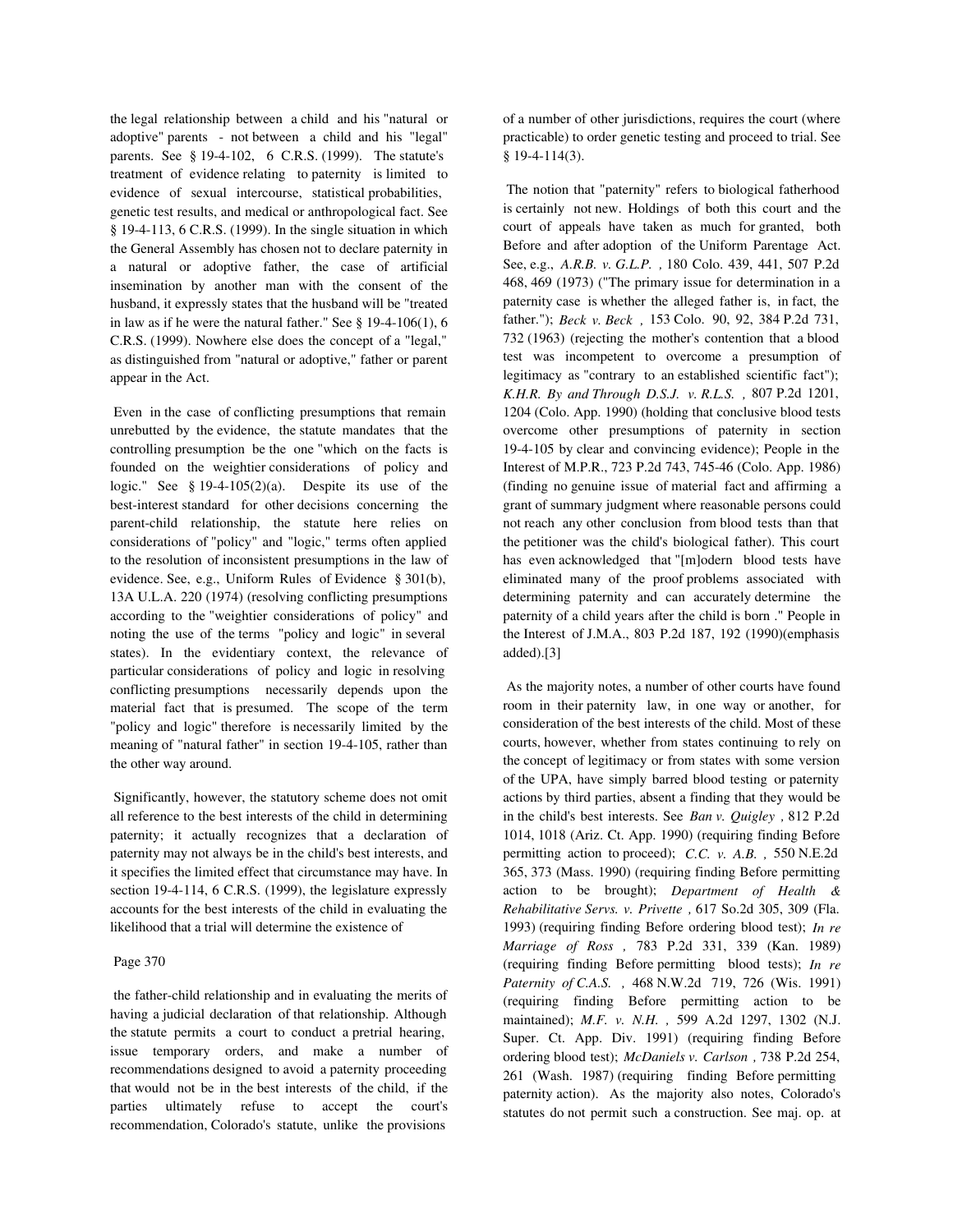# 23-24.

 While courts in a few UPA jurisdictions have found the best-interest standard applicable to the declaration of paternity itself, see, e.g., In re Paternity of "Adam ", 903 P.2d 207 (Mont. 1995); *In re Paternity of B.J.H. ,* 573 N.W.2d 99 (Minn. Ct. App.

#### Page 371

 1998), others have not, see, e.g., *T.L. v. C.S. ,* 975 P.2d 1065, 1068 (Wyo. 1999) (explaining that the purpose of Wyoming's UPA is to determine the biological paternity of the child and therefore the best-interest analysis is not applicable); *Spaeth v. Warren ,* 478 N.W.2d 319, 322 (Minn. Ct. App. 1991) (finding by a separate panel of the Minnesota Court of Appeals that the purpose of a paternity action is to legally determine the biological parent and neither the state nor the Uniform Parentage Act suggests a best-interest analysis). Because the UPA, drafted in 1973, did not include any specific presumption for genetic testing, even UPA states have accounted for scientific advances in different ways and therefore offer little by way of helpful analogy in construing Colorado's statutes.

 The majority concludes that the General Assembly intended the whole paternity proceeding to be about the best interests of the child and therefore that the trial court must focus on best interests in resolving conflicting presumptions of paternity. Its conclusion rests largely on the existence of specific provisions mandating consideration of the best interests of the child in resolving certain other issues at a paternity proceeding as well as the fact that the Uniform Parentage Act is part of the Children's Code, one of the purposes of which is to serve the welfare of children. See § 19-1-102(1)(a), 6 C.R.S. (1999). The choice of a different, evidentiary standard for conflicting presumptions can also be seen as a deliberate attempt to limit application of the best-interest standard in the Uniform Parentage Act and make clear that it has no place in the ultimate determination of paternity. Similarly, I find inconclusive the general enumeration of purposes in the Children's Code, which also deals with delinquency, relinquishment and adoption, and the termination of parental rights, and includes among its purposes the interests of society and the preservation of parental rights, in addition to the welfare of children.

 Without some clear expression of legislative intent, determined by application of accepted intrinsic and extrinsic aids to statutory construction, I am disinclined to ascribe to general, undefined terms (like "policy and logic") particular contents that deprive other, more specific words (like "paternity" and "natural father") of their commonly understood meanings, especially when doing so will have a significant impact on rights and responsibilities. Today's holding, in effect, permits biological fathers to be divested

of all parental rights without any showing of waiver, estoppel, or forfeiture brought about by their own conduct. Giving to courts the authority to fix parentage under these circumstances, with little or no statutory guidance for their predictions about the best interests of the child, may strike the appropriate balance among competing interests, but even if it does, I believe it involves a major public policy choice that should be made directly and clearly by the General Assembly.

 Because I understand the existing statutory scheme to require a declaration of the existence of the father-child relationship between a child and an alleged father who has proven himself to be the child's biological father to the satisfaction of the court in an action pursuant to section 19-4-107, I would affirm the judgment below. I therefore respectfully dissent.

 I am authorized to state that JUSTICE RICE joins in this dissent.

---------

Notes:

 [1] We granted certiorari on the question, "[d]id the District Court and the Court of Appeals erroneously fail to apply the best interests of the child standard?" Although the district court held that the magistrate's decision weighed the facts and "resolved them based upon his findings relating to the best interests of the child," the court of appeals did not directly address the best interests of the child in this case.

 [2] A determination of legal fatherhood does not, however, by itself conclusively determine parenting time or support obligations. These are separate determinations that the trial judge must make. The term "parenting time" replaces notions of custody and visitation rights. The General Assembly recently clarified that children are not to be treated as property and apportioned between parents. Accordingly, we no longer use the term custody, but rather parental rights and responsibilities. See § 14-1-123, 5 C.R.S. (1999). Courts no longer adjudicate custody and visitation, but rather divide parenting time. See § 14-10-124(1.5)(a), 5 C.R.S. (1999). Our holding today is consistent with the legislature's general understanding that children's interests must predominate in court proceedings that direct and define those children's lives.

 [3] Section 19-4-112, 6 C.R.S. (1999) also provides, "[u]pon motion of the court of any of the interested parties, genetic tests . . . shall be ordered and the results received as evidence, as provided in section 13-25-126, C.R.S."

 [4] We note that the parties have not themselves argued that biology defeats all other presumptions and conclusively establishes fatherhood. However, we address the issue in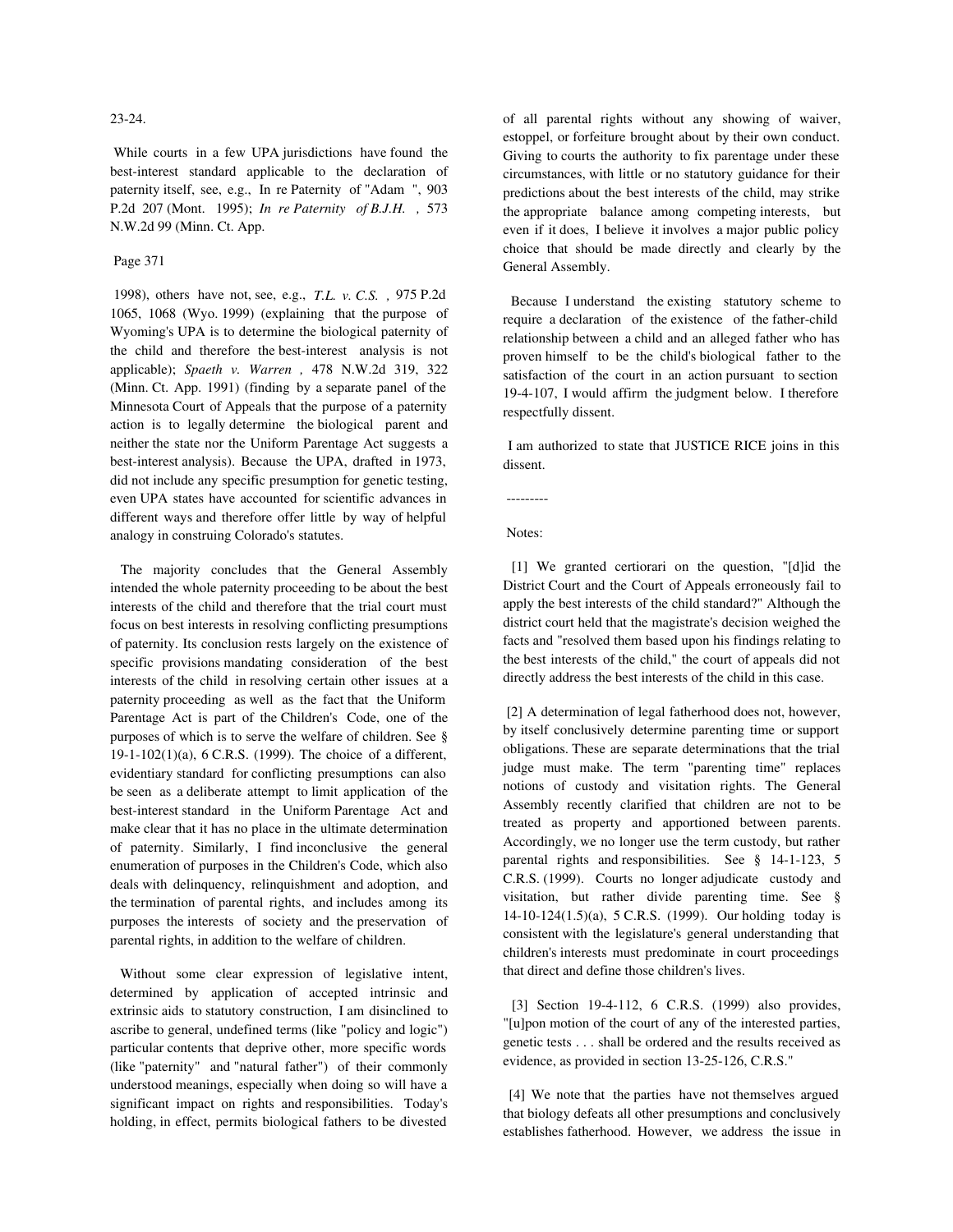the interest of completeness.

[5] Other jurisdictions that have adopted the UPA have interpreted the presumption based on biology in the Act as rebuttable, rather than conclusive. See *Child Support Enforcement Agency v. Doe ,* 963 P.2d 1135, 1155 (Haw. Ct. App. 1998) (holding that "genetic tests do not establish paternity, but can create a rebuttable presumption . . . . The court must give a presumed father the opportunity to rebut this presumption Before ordering a final judgment"); *In re Witso ,* 609 N.W.2d 618, 623 (Minn. Ct. App. 2000), reh'g granted, 2000 Minn. LEXIS 464 (Minn. 2000) (noting that the "limited consequence" of genetic testing is that it gives rise to one of two conflicting presumptions of fatherhood which must then be resolved on the basis of policy and logic), petition for further review granted; *In re K.E.N. ,* 513 N.W.2d 892, 897 (N.D. 1994) (holding that genetic testing results created a presumption which is rebuttable).

 [6] In this case, the GAL recommended at the pretrial hearing that the magistrate assess the best interests of the child only after genetic testing had been conducted. In light of the statute, this recommendation was incomplete, and the magistrate should have focused on the best interests of the child at that point in the proceeding, as well as at later stages.

 [7] Of course, if genetic testing had been obtained Before the putative father brought his paternity action, the court may need to resolve the competing presumptions at an earlier stage.

 [8] In adopting the best interests of the child standard, we must reject Husband and Mother's argument that we apply an endangerment standard. The endangerment standard generally applies when a change in custody or geographic removal is at issue. See *In re Marriage of Francis ,* 919 P.2d at 783. The standard is more restrictive, inquiring whether the child's present environment endangers his health and whether any harm caused by a change would be outweighed by the advantage to the child. See id. at 779. A less restrictive standard is more appropriate in paternity actions, especially given a putative father's interest in establishing paternity.

 [9] A number of these states, including Kansas, Minnesota, Montana, New Jersey, and Washington, have adopted versions of the UPA.

 [10] The National Conference of Commissioners on Uniform State Laws recently modified the UPA to support this position. The revision allows a court to deny genetic testing if the court determines that it would not be in the best interests of the child to disprove a relationship between a child and a presumed father. See Proposed Revisions of the Uniform Parentage Act § 608.

[11] Husband and Mother argue that society's interest in the preservation of marriage and intact families should be part of the court's determination. Were we to adopt this argument, we essentially would undermine our decision to recognize the paramount importance of the child's interests. We, therefore, direct the trial court to consider these factors only to the extent that they bear on the best interests of the child.

 [12] See, e.g., *Root v. Allen ,* 151 Colo. 311, 318, 377 P.2d 117, 121 (1962)(stating that the best interests of the child, rather than biological ties, should control custody determinations, and that biological ties create only a rebuttable presumption of a right to custody).

[13] When appellate review is hindered by the absence of factual findings as to key contested issues, we will remand the case for further fact finding by the trial court. See *People v. D.F. ,* 933 P.2d 9, 14 (Colo. 1997).

 [1] The word "natural" is used throughout the Uniform Parentage Act to modify the words, "father," "mother," and "parents," without any specific definition, and at times is used to distinguish "adoptive" parents. See § 19-4-102, 6 C.R.S. (1999) ("natural or adoptive parents"). "The juristic meaning of this term does not differ from the vernacular, except in cases where it is used in opposition to the term 'legal;' and then it means proceeding from or determined by physical causes or conditions, as distinguished from positive enactments of law ...." Black's Law Dictionary 1026 (6th ed. 1990).

 [2] The Proposed Revisions of the Uniform Parentage Act, adopted August 2000, Retain various presumptions in the context of marriage, but now also contain provisions for the effect of genetic testing. In the revised Act, a man is rebuttably identified as the father of a child if his tests show at least a 99% probability of paternity, usinga prior probability of 0.50, as calculated by using the combined paternity index obtained in the testing and a combined paternity index of at least 100 to 1. See §505. Although a man indentified in this way must otherwise be adjudicated the father of the child, genetic testing can still be rebutted by other genetic testing. See §631.

 [3] In what appears to be the only published opinion in Colorado upholding a finding that a presumed natural father pursuant to the genetic test provision of section  $19-4-105(1)(f)$  was not the father, the court of appeals found no abuse of discretion where the alleged father waited six years to establish paternity and had no relationship with the child, who was nine at the time of the order, suffered from hyperactivity and attention deficit disorder, and would suffer adverse consequences according